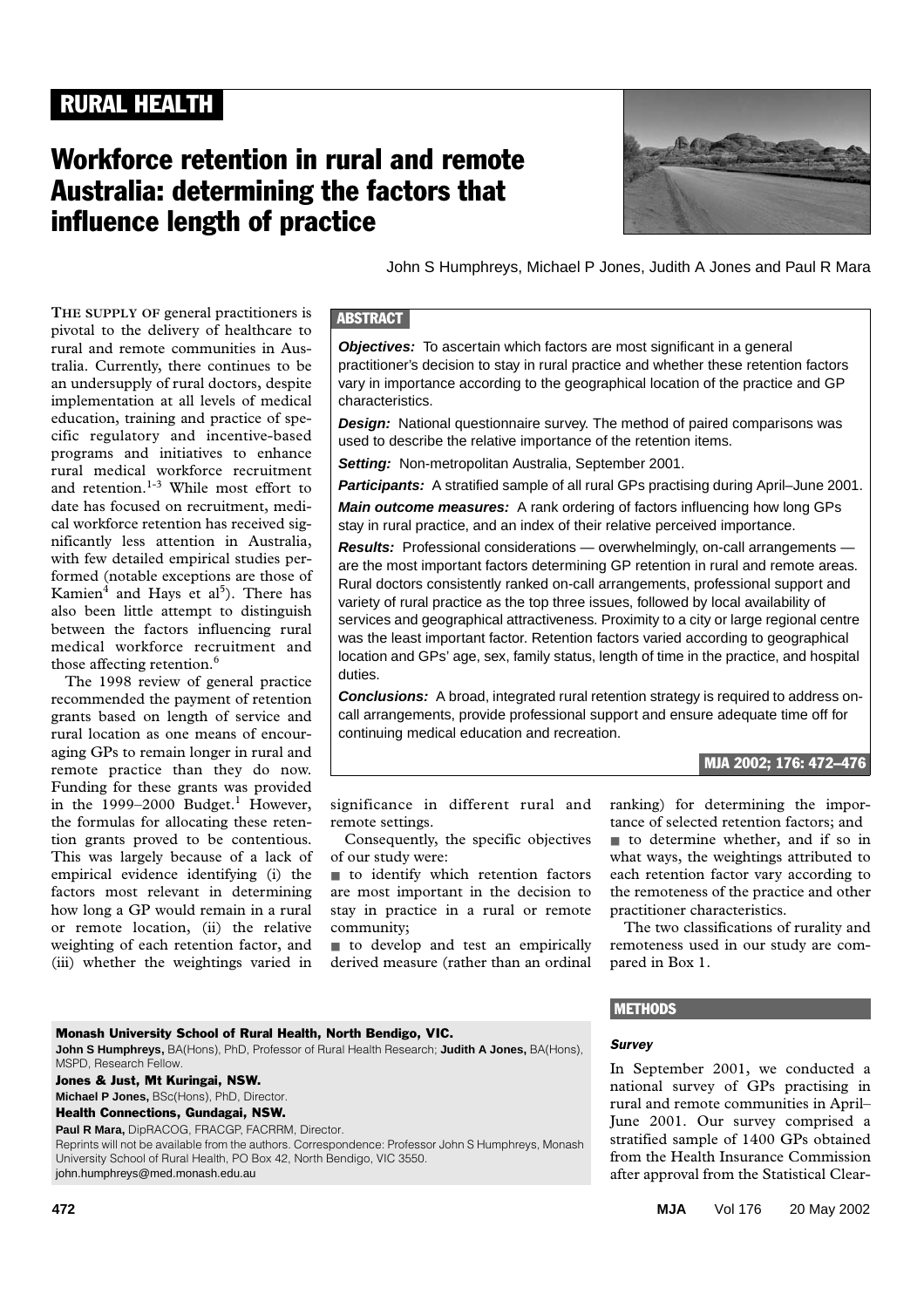ing House.10 To ensure a representative spread across the diversity of rural and remote communities, the sample was stratified according to the Rural, Remote and Metropolitan Areas (RRMA) classification categories 3–7  $(Box 1)$ .

#### *Factors influencing rural medical workforce retention*

An extensive search of the current Australian and international literature was conducted to identify the factors influencing rural medical workforce retention.6 In general, factors affecting retention and turnover fall into three broad categories: professional issues, social factors relating to personal characteristics and the family, and external factors relating to the community and its geographical location.

GPs were asked to consider the importance of six professional, social or community workforce retention factors:

■ The *variety of rural practice*, including procedural activity;

■ The *availability of professional support* from local, well qualified colleagues and specialists, and from professional organisations through continuing medical education (CME);

■ *Good on-call arrangements*, including time off for holidays;

■ *Local availability of services*, including education for children and opportunities for spouse employment;

■ *Proximity to a city or large regional centre*; and

■ *Local geographic attractions*, such as proximity to the coast or national parks, or opportunities for a rural lifestyle.

#### *Ethics approval*

Ethics approval was obtained from the Monash University Standing Committee on Ethics in Research Involving Humans.

#### *Statistical analysis*

The Bradley–Terry model of paired comparisons was used to elicit the importance of workforce retention factors. The model is a logit form of a loglinear model for quasi-symmetry.<sup>11</sup> The model parameters represent the relative probability of selection for each retention factor compared with a reference choice.

#### 1: Comparison of the categories for rural and remote of the Rural, Remote and Metropolitan Areas (RRMA) classification and the Accessibility/ Remoteness Index of Australia (ARIA)<sup>7-9</sup>

The RRMA, which was developed in 1994, uses Statistical Local Areas, and is primarily based on population numbers and an index of remoteness. The ARIA, commissioned by the then Department of Health and Aged Care in 1998, uses geographic information systems technology and determines the degree of remoteness of a community by the level of accessibility to services measured along the existing road network (http://domino.ama.com.au/ AMAWeb/GeneralP.nsf/GP?OpenView). The Department of Health and Ageing is currently moving away from the RRMA classification and towards classifications such as ARIA for determining rurality and remoteness.

| <b>RRMA classification</b>                            | <b>ARIA categories</b>                                                                                                                                                                                                      |
|-------------------------------------------------------|-----------------------------------------------------------------------------------------------------------------------------------------------------------------------------------------------------------------------------|
| Rural zone                                            |                                                                                                                                                                                                                             |
|                                                       | RRMA 3 – Large rural centre Highly accessible (ARIA score, 0–1.84) — relatively unrestricted<br>(population, 25 000–99 000) accessibility to a wide range of goods and services and<br>opportunities for social interaction |
|                                                       | RRMA 4 – Small rural centre Accessible (ARIA score, $> 1.84 - 3.51$ ) — some restrictions to<br>(population, 10 000–24 999) accessibility of some goods, services and opportunities for<br>social interaction               |
| RRMA 5 - Other rural area<br>(population, $<$ 10 000) | Moderately accessible (ARIA score, $> 3.51-5.80$ ) — significantly<br>restricted accessibility to goods, services and opportunities for<br>social interaction                                                               |
| Remote zone                                           |                                                                                                                                                                                                                             |
| RRMA 6 - Remote centre<br>(population, 5000 or more)  | Remote (ARIA score, $> 5.80 - 9.08$ ) — very restricted<br>accessibility of goods, services and opportunities for social<br>interaction                                                                                     |
| RRMA 7 - Other remote area<br>(population, $<$ 5000)  | Very remote (ARIA score, $> 9.08-12$ ) — very little accessibility of<br>goods, services and opportunities for social interaction                                                                                           |

The paired-comparisons technique requires respondents to evaluate all possible pairs of (in our study) retention factors, and, in each case, to choose one over the other. Each factor is paired with every other factor in all possible combinations, with no equal choices allowed. To reduce bias, pairs of alternative retention factors are arranged so that each appears equally on the right and left side of the questionnaire page, alternates from right to left, and does not appear consecutively, but rather is spaced as far apart as possible.<sup>12</sup>

Given a set of *n* alternatives, *n(n–1)/2* comparisons must be made by each respondent. To avoid the effect of respondent fatigue, only a relatively small number of factors can be included.

The result was a preference scale of alternatives as rated by the participants. Importantly, both the rank order of importance of retention factors and an estimate of the interval separating the factors were obtained. Because the values for each factor reflect the characteristics of the data, the origin of the scale is arbitrary. To facilitate comparison, the scaling is transformed to a base of zero by ranking the least important factor as zero.

#### RESULTS

A total of 677 usable questionnaires was returned from the 1344 eligible practising rural and remote GPs, representing a 50% response rate (Box 2).

#### 2: General practitioner sample and number (%) of valid responses by Rural, Remote and Metropolitan Areas (RRMA) classification

| <b>RRMA</b><br>category                                                                                              | <b>Eligible</b><br>GPs* | Responses <sup>t</sup> |  |
|----------------------------------------------------------------------------------------------------------------------|-------------------------|------------------------|--|
| З                                                                                                                    | 386                     | 168 (43.5%)            |  |
| 4                                                                                                                    | 388                     | 189 (48.7%)            |  |
| 5                                                                                                                    | 387                     | 227 (58.7%)            |  |
| 6                                                                                                                    | 86                      | 41 (47.7%)             |  |
| 7                                                                                                                    | 97                      | 52 (53.6%)             |  |
| Total                                                                                                                | 1344                    | 677 (50.4%)            |  |
| *Reasons such as "return to sender", "moved from<br>place of residence" reduced the sample from<br>1400 to 1344 GPs. |                         |                        |  |

†Usable returned questionnaires.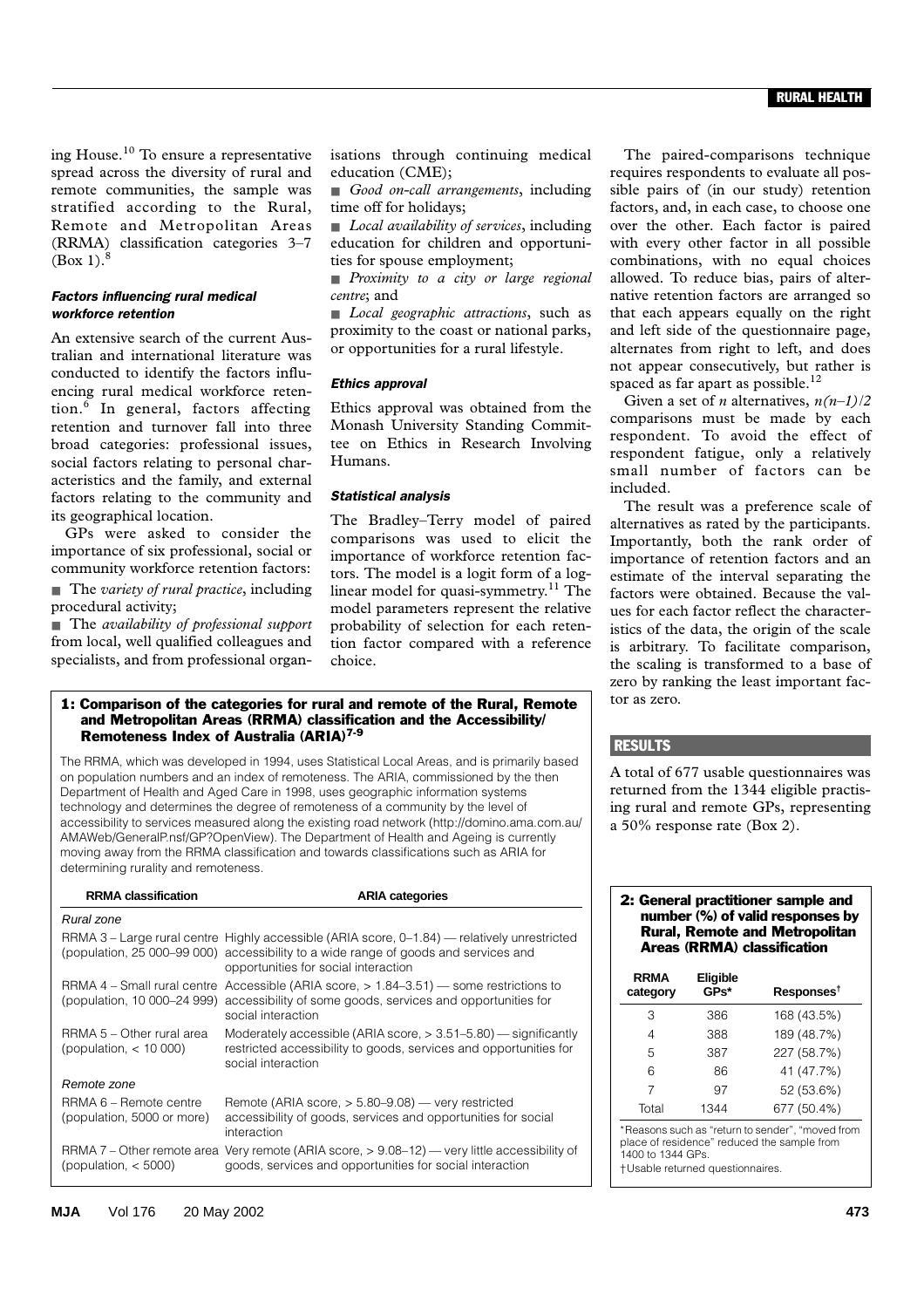#### 3: Relative importance of each of six factors in GPs' decisions to remain in rural practice

A: Variation in retention factors by remoteness category





 $\overline{c}$ 

n=74 n=53 n=114 n=97 n=337 n=559 n=111 n=490 n=186

**C**

**C**

**V**

**C**

**C**



 $\overline{c}$ 

 $\overline{c}$ 

 $\overline{c}$ 

**CS V/GA**

**C**

 $\mathcal{C}$ 



#### A: Importance of retention factors by rurality or remoteness.

Both RRMA categories and the Accessibility/Remoteness Index of Australia (ARIA) were used.<sup>8,9</sup> Some categories (invariably RRMA 6 and 7, and ARIA 4 and 5) were combined if there were too few responses for statistical reliability. Although the RRMA and ARIA categories are not strictly comparable (Box 1), the results display significant consistency for both measures of remoteness.

- Almost without exception, professional factors were more important than social or external factors.
- Good on-call arrangements were overwhelmingly the most significant factor for all rural and remote regions, regardless of respondent age, sex or practice location.
- The significance of on-call arrangements in influencing how long a GP stays in practice in their current community increased with increasing rurality or remoteness.
- Proximity to a city or large regional centre was, in contrast, almost without exception the least important consideration.
- The significance of variety of rural practice increased with increasing rurality or remoteness, as did local geographical attractions.
- Although availability of professional support and variety of rural practice tend to be consistently more important than either local availability of services or local geographic attractions, these scores show less clear-cut priority, suggesting that participants often find it difficult to separate their importance from each other.

#### B, C: Retention factors by demographic and practice characteristics.

These identified a somewhat different order of priorities — most notably for younger, female GPs, with children or part-time.

- For GPs who are younger, female, with children or part-time, good on-call arrangements and availability of professional support are still generally the most important factors, but local availability of services and local geographic attractions assumed greater importance, moving up to third and fourth places.
- Part-time doctors and those with children indicated greater need for local community services and geographic attractions
- Variety of practice was clearly more important for male than female rural GPs.
- Retention factors converged markedly with age, suggesting that either GPs find ways of adapting to the on-call demands and meeting their needs for professional support, or that recent medical graduates have different expectations from those of established rural GPs.
- Although good on-call arrangements remain consistently the dominant factor, their significance varies with GPs' age and duration of stay in a practice.
- The separation of professional from other factors became most clear-cut for those GPs with the longest duration of stay in a practice.

#### D: Retention factors by age and rurality or remoteness.

Because of small numbers, only two age groups were used.

- Good on-call arrangements remain the most significant factor for all groups, but the importance of the six retention factors converge noticeably for older-age GPs.
- Variety of practice is also ranked more highly for the older group.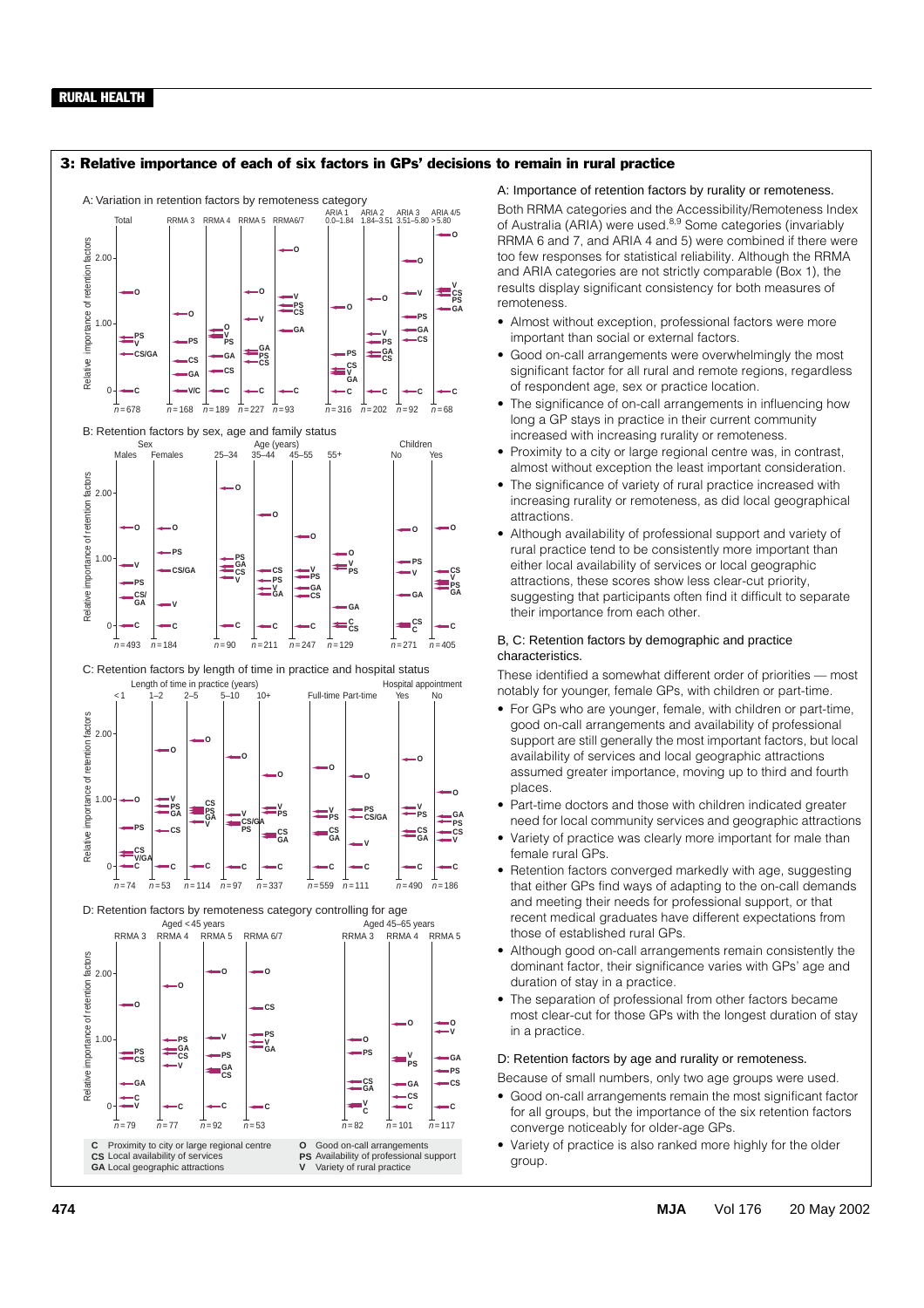The results of the paired-comparison analyses (Figures A–D) are shown in Box 3. The vertical axes represent an open-ended index of the perceived importance of each factor relative to the reference factor "proximity to city or large regional centre", which is set at zero. Positive values of the index indicate greater perceived importance. In interpreting our findings, priority was given to the rank order of factors and the magnitude of the differences in the parameter estimates.

Some indication of whether the differences in importance could be due to chance was obtained from 95% CIs, but to preserve clarity these are not shown in Box 3. Statistical significance was of secondary importance to order and magnitude of the difference in values. (Detailed tabular versions of the Figures in Box 3, including CIs, are available from us on request.)

#### **DISCUSSION**

Until the recent introduction of retention payments, relatively little had been done to encourage rural doctors to stay in rural practice. Although there is undoubtedly some overlap between the factors influencing recruitment and retention, important differences exist that warrant consideration.<sup>6,13</sup> Ours is the first comprehensive Australian study identifying the importance of factors influencing how long rural GPs are likely to stay in their communities. Our results support the assertion that, while "the decision to locate in a rural practice setting occurs largely from outside that setting . . . the decision to remain takes place from within the practice setting and arises from the stream of experience there".<sup>14</sup>

The overwhelming importance of professional factors as determinants of length of practice in rural areas is confirmed. The key workforce problem for rural doctors is inability to get time away for recreational leave and family considerations, and for emergency relief and relief to complete CME programs. The difficulties providing an after-hours service and ensuring reasonable on-call arrangements relate to the size and location of the community. Currently, the problem is most acute in the smaller rural and remote communities. In the

absence of good on-call arrangements and professional support, the unrelenting nature of after-hours care imposes an excessive workload, with negative effects both on GPs' (and their families') health and well-being, and on their opportunities to enjoy their rural location.

Currently, rural retention grants provide some reward for duration of stay in a practice. The results of our study provide a sound empirical basis for weighting the retention-grant allocation formulas to ensure that these grants reflect the varying importance of factors determining length of stay.

Additionally, however, a strategic, long-term solution is required to ensure acceptable on-call and after-hours arrangements and to provide appropriate professional support, thereby minimising the onset of triggers that may lead to doctors leaving a rural practice prematurely. Interventions not affecting on-call and related professional issues will not solve the key problem. A broad strategic solution incorporating several measures is required, including:

■ *Recruiting more rural doctors* to help provide a reasonable on-call ratio and ensure comprehensive after-hours care. History shows, however, that the recruitment of rural doctors is no easy task. Recruiting female doctors (who now comprise over half of the medical school intake and have a different set of expectations in terms of practice activities) will be particularly challenging.

■ *An appropriate locum strategy* guaranteeing the provision of locums at an affordable price. To date, governments, through Rural Workforce Agencies and Divisions of General Practice, have focused on providing locums as the mechanism for providing leave. However, a locum-based strategy alone is not a sustainable long-term solution, particularly given the large number of locums required to provide adequate relief for all doctors working in rural and remote Australia. Moreover, use of locums raises issues about suitability of their training for rural and remote practice, continuity and standards of patient care, practice maintenance and the inevitable requirement to source the bulk of these locums from overseas.

■ *The development of regional medical practice models* in appropriate rural settings. This may facilitate a reduction in on-call ratios and enhance opportunities for professional support. In this way, communities currently supporting a solo practice can support another doctor, two-GP towns can become three-GP towns, and so on, so that the facility to cover after-hours and relieve pressure is built into the local practice staffing and organisation arrange $ments.<sup>1</sup>$ 

The importance attributed to variety of rural practice as a factor influencing the length of time in rural practice should not be overlooked. Many doctors move to rural areas because of the opportunity to practise procedural and comprehensive care. The factors that determine opportunities to engage in a variety of rural medical practices are complex, including other support staff, availability of facilities, changing technologies, improving transportation and changed community expectations. Nonetheless, it should be recognised that health policies (driven largely by economic imperatives) resulting in reductions in procedural and hospital activity not only affect the length of time that GPs will remain in practice, but also the ability to recruit doctors to rural and remote practice. Similarly, the disincentive of increasing medical indemnity payments for rural medical proceduralists is now widely recognised.

Measures to improve rural medical workforce retention must not be introduced at the expense of a viable and attractive practice income for existing local doctors. Hence, any move to relieve onerous on-call commitments by bringing another doctor into a small town, normally serviced adequately by one GP, must take into account the effect on (or threat to) the economic sustainability of the practice.

The challenge is to develop an integrated rural medical workforce retention strategy which

■ takes account of the nature, complexity, and context of rural and remote general practice;

■ provides professional support and remuneration appropriate to skills and responsibilities; and

■ enables the doctor to spend a reasonable amount of time away from the practice.